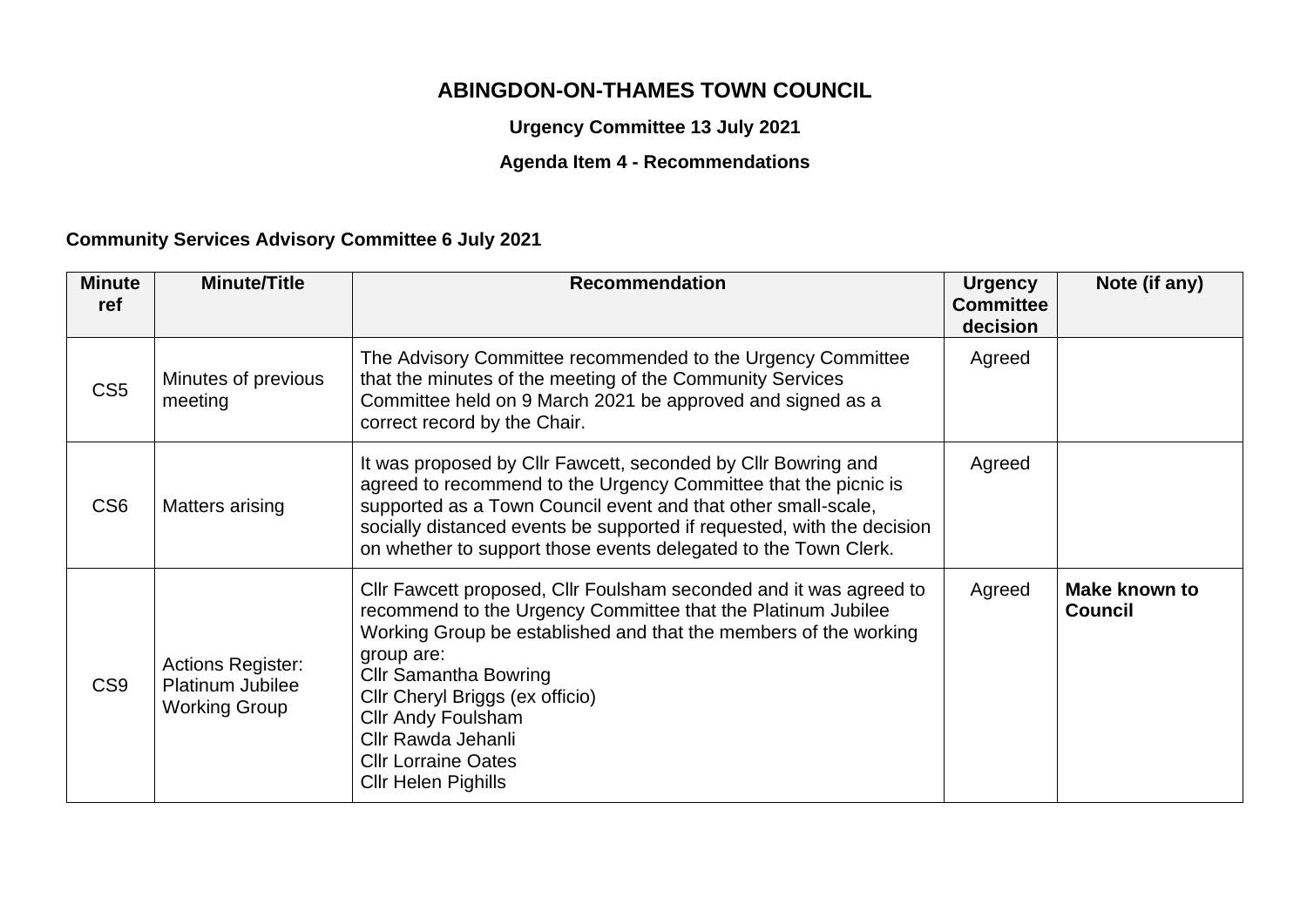| CS <sub>9</sub> | <b>Actions Register:</b><br><b>Bandstand Working</b><br>Group            | CIIr Fawcett proposed, CIIr Bowring seconded and it was agreed to<br>recommend to the Urgency Committee that the Bandstand Working<br>Group be established and that the members of the working group are:<br><b>Cllr Halliday</b><br>Cllr Jehanli | Agreed | <b>Make known to</b><br>council |
|-----------------|--------------------------------------------------------------------------|---------------------------------------------------------------------------------------------------------------------------------------------------------------------------------------------------------------------------------------------------|--------|---------------------------------|
| <b>CS10</b>     | Finance report                                                           | CIIr Fawcett proposed, CIIr Bowring seconded and it was agreed to<br>recommend to the Urgency Committee that the management<br>accounts for the periods ending 31st March 2021 and 31st May 2021<br>be approved.                                  | Agreed |                                 |
| <b>CS11</b>     | Grant application:<br>Church Twinning<br>Society                         | CIIr Fawcett proposed, CIIr Jehanli seconded and it was agreed to<br>recommend to the Urgency Committee that a grant of £100 be<br>awarded and to invite the society to resubmit an application if they<br>could include some public engagement.  | Agreed |                                 |
| <b>CS11</b>     | Grant application:<br>Enrych                                             | CIIr Bowring proposed, CIIr Fawcett seconded and it was agreed to<br>recommend to the Urgency Committee that a grant of £1,000 be<br>awarded.                                                                                                     | Agreed |                                 |
| <b>CS11</b>     | Grant application:<br>Friends of Abingdon<br><b>Civic Society</b>        | Cllr Fawcett proposed, Cllr Foulsham seconded and it was agreed to<br>recommend to the Urgency Committee that a grant of £900 be<br>awarded, plus help with printing for the event.                                                               | Agreed |                                 |
| <b>CS11</b>     | Grant application:<br><b>Healthy Abingdon</b>                            | CIIr Fawcett proposed, CIIr Foulsham seconded and it was agreed to<br>recommend to the Urgency Committee that a grant of £145 be<br>awarded.                                                                                                      | Agreed |                                 |
| <b>CS11</b>     | Grant application:<br>Oxfordshire<br>Association for the<br><b>Blind</b> | Cllr Fawcett proposed, Cllr Bowring seconded and it was agreed to<br>recommend to the Urgency Committee that a grant of £1,000 be<br>awarded.                                                                                                     | Agreed |                                 |